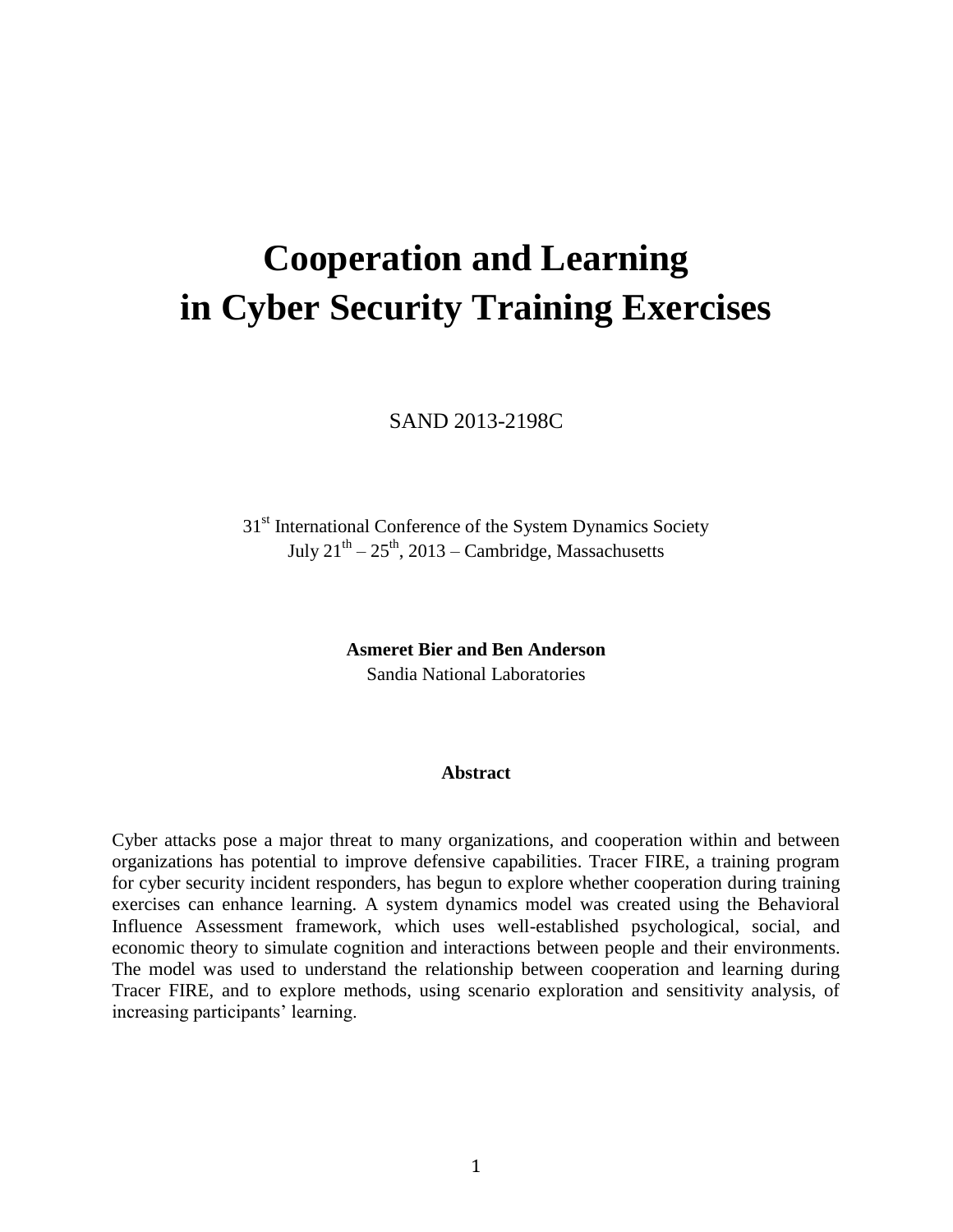## **Introduction**

Cyber attacks pose a major threat to modern organizations. The consequences of these attacks include disruption of operations, espionage, identity theft, and attacks on critical infrastructure. Organizations put substantial resources into protecting themselves and their customers against cyber attacks, but even with considerable investment in cyber defense resources the risk of harm from a cyber attack is significant for many organizations.

Sandia and Los Alamos National Laboratories, realizing the increasing threat from cyber attacks, created a training program called Tracer FIRE (Forensic and Incident Response Exercise) to increase the effectiveness of cyber security incident response teams (CSIRTs). Tracer FIRE combines traditional classroom and hands-on training with a competitive game forum. In the classroom portion, students cover incident response topics and are given hands-on training with tools commonly used by CSIRT personnel. In the game portion of the exercise, the students form teams and use these tools to solve a series of challenges based on real-world incidents. The challenges cover a variety of cyber defense topics, and the number of points awarded is based on the difficulty of the challenge. The size of the teams varies from 4-10 players, and an effort is made to ensure that each team has a balanced skill set, and that all teams have roughly the same skill level. Tracer FIRE has been used to train almost 1000 incident responders from DOE, US Government, critical infrastructure and academia. In fact, the most recent Tracer FIRE event was held online, and had hundreds of participants from over 10 countries around the world.

Tracer FIRE also presents an opportunity for human-focused research on cyber security and training. The exercise offers a controlled environment with a variety of challenges and an opportunity for data collection that does not often exist in traditional security environments. A variety of research projects have used Tracer FIRE to study individual and group characteristics in relation to effectiveness of cyber defense and training.

Tracer FIRE has begun to explore incorporating challenges that encourage cooperation between players. By cooperating with other organizations (sharing information about cyber attacks, effective defense strategies, and personnel with specific expertise), cyber defenders might increase the resources and information available for solving a particular cyber problem and thus better protect their organizations. Researchers have begun to explore the possibility of organizational cooperation in cyber defense (Hui et al. 2010; Sandhu et al. 2010; Luna-Reyes 2006; Ring and Van de Ven 1994; Oliver 1990; Luna-Reyes et al. 2008), and the Tracer FIRE team is exploring methods for enhancing cooperation both during and after the exercise. The current design of Tracer FIRE encourages cooperation within teams (points are rewarded by team) and does not prohibit cooperation between teams. Some teams do cooperate with each other to solve challenges, but the point structure, combined with a tendency toward a culture of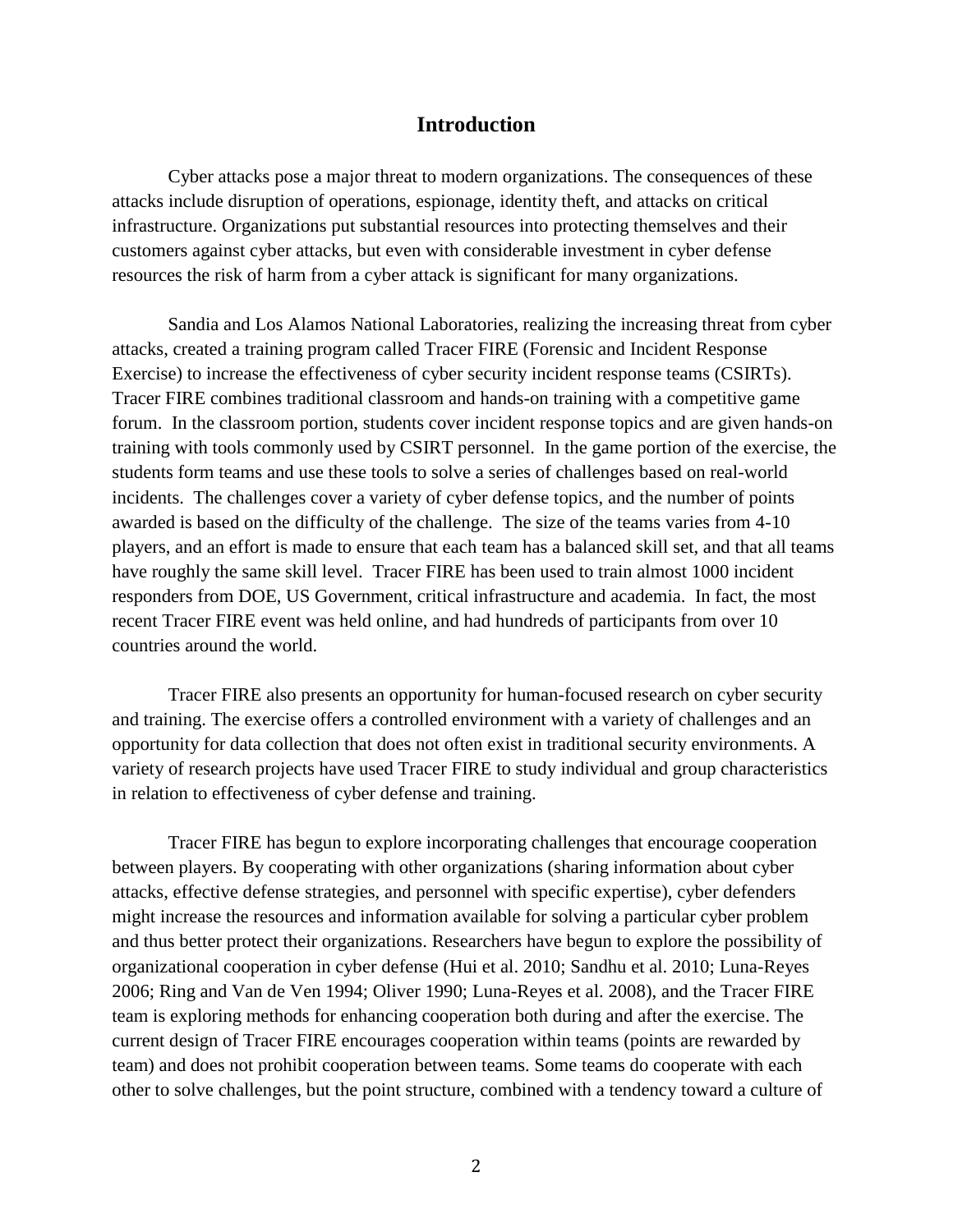individualistic work in cyber security (Gates and Whalen 2004), does not always encourage high levels of cooperation.

This paper presents a model that was created to explore the potential for enhancing cooperation during Tracer FIRE. The model uses a decision-making framework based on psychological, social, and economic theory that was designed to dynamically simulate and allow exploration of cognition, including learning. The model was used to explore whether cooperation can improve learning in an exercise like Tracer FIRE, and how the characteristics of the exercise and of the participants and teams would likely affect the benefit (or cost) of cooperation. The model proved useful for understanding how the exercise might be tuned to encourage cooperation and enhance learning.

## **The Tracer FIRE Behavioral Influence Assessment (TF-BIA) Model**

In order to study the dynamics of cooperation in Tracer FIRE, the Tracer FIRE Behavioral Influence Assessment (TF-BIA) model was created. The model was populated based on interviews with subject matter experts, who were past participants in the Tracer FIRE program and also cyber security professionals, and was calibrated using data collected during Tracer FIRE exercises. The model is based on the Behavioral Influence Assessment (BIA) framework, which was designed to model decision making using well-established psychological, social, and economic theories, all within a system dynamics structure.

#### **Behavioral Influence Assessment (BIA)**

Behavioral Influence Assessment (BIA) is a system dynamics-based modeling framework for simulating systems that involve human behavior and decision making. The theoretical framework of the BIA is based on well-established psychological, social, and economic theories that have been incorporated into a single structure (figure 1) that is both selfconsistent and dynamic. BIA uses a hybrid cognitive-system dynamics architecture. Cognitive models are implemented using system dynamics and embedded into an encompassing system dynamics model, which simulates interactions between people, groups, and physical, economic, or other system components.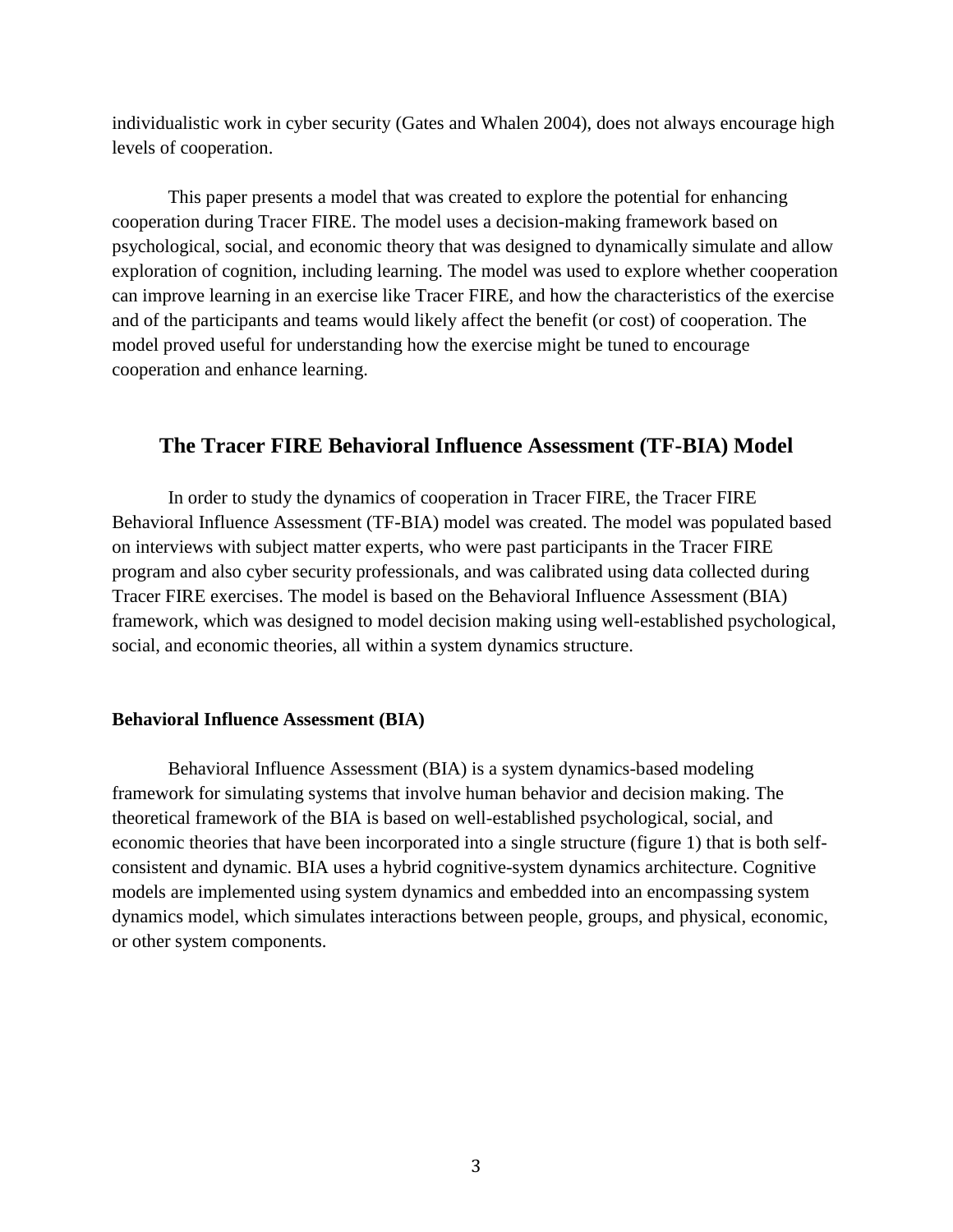

Figure 1: Computational structure of the BIA framework

The cognitive portion of the BIA begins with individuals or groups being exposed to cues (stimuli relevant to the decision-maker). These cues are processed to create cognitive perceptions, the decision-maker's assessment of the world or situation. Over time, cognitive perceptions become expectations, which are compared to cognitive perceptions to determine discordance with the current situation. Discordance and cognitive perception affect beliefs, a category of cognitive processes that includes the components of the theory of planned behavior (attitudes, social norms, perceived behavioral control) (Ajzen 1991) and affect. Intentions are calculated using utility functions. A multinomial logit function (McFadden 1982) compares intentions to determine realized behaviors, and over time those behaviors become physical realized actions.

One of these cognitive models is populated for each individual or group being included in the system. These cognitive models are connected to each other and to a world model sector using system dynamics. The world model sector includes all of the non-cognitive components of the system of interest, including physical systems, economics, etc. Outputs from the world model and the cognitive models act as inputs, or stimuli, for the cognitive model in subsequent time steps. Theoretical and mathematical details of the BIA are discussed by Backus et al. (2010).

#### **Tracer FIRE BIA (TF-BIA)**

The Tracer FIRE BIA (TF-BIA) model (Appendix 1) uses the BIA framework to simulate behaviors of participants in Tracer FIRE. The model simulates six teams, each with the same basic cognitive structure (cognitive parameters can vary between teams). Each team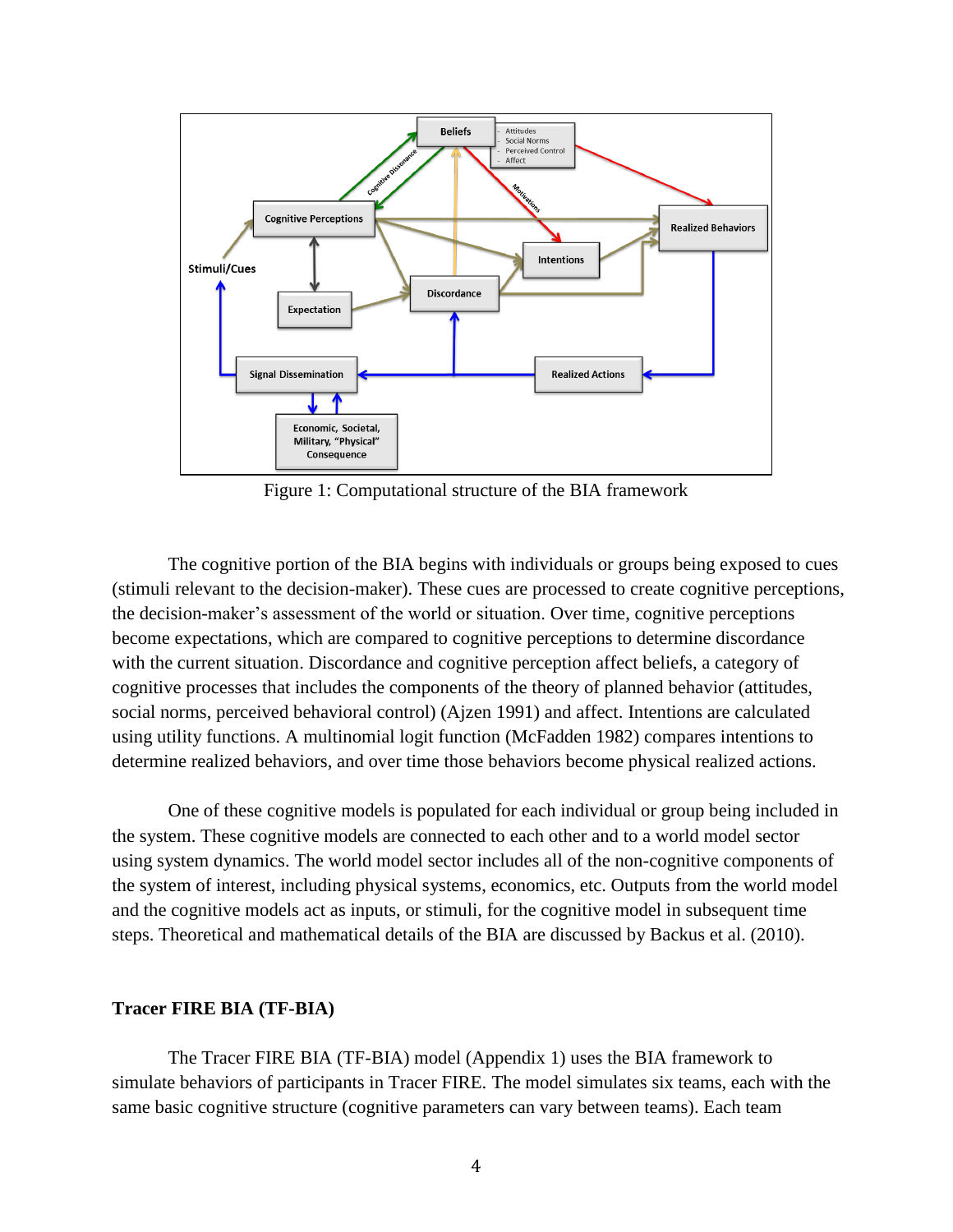determines the amount of effort it spends working individually versus working cooperatively with other teams. Considering the difficulty of the remaining challenges, individual and cooperative progress are calculated. Cooperative progress also takes into account the amount of work required to cooperate with other teams and shared knowledge available through cooperation. Shared knowledge available depends on the amount of knowledge that each team has and the effort that each team puts toward cooperation.



Figure 2: Model structure overview

Individual and cooperative progress for each team are combined to determine the increase in overall score. As teams solve more challenges, remaining challenges become more difficult. Increase in score and challenge difficulty are used as indicators to determine learning for each team. As knowledge increases, teams become more efficient at solving problems and have more to contribute to cooperative efforts if they choose to do so.

Both behavioral and non-behavioral portions of the model feed into the cognitive models as cues. Interviews with subject matter experts (SMEs) were held to determine how decisions are made during Tracer FIRE. The SMEs were previous participants in the exercise and also work as cyber security professionals. These interviews were used to determine the structure of the decision process (which cues and perceptions are considered, how cues determine perceptions, etc.) and to understand the relative importance of each input for model parameterization. The cues and cognitive perceptions that feed into each potential behavior are shown in table 1.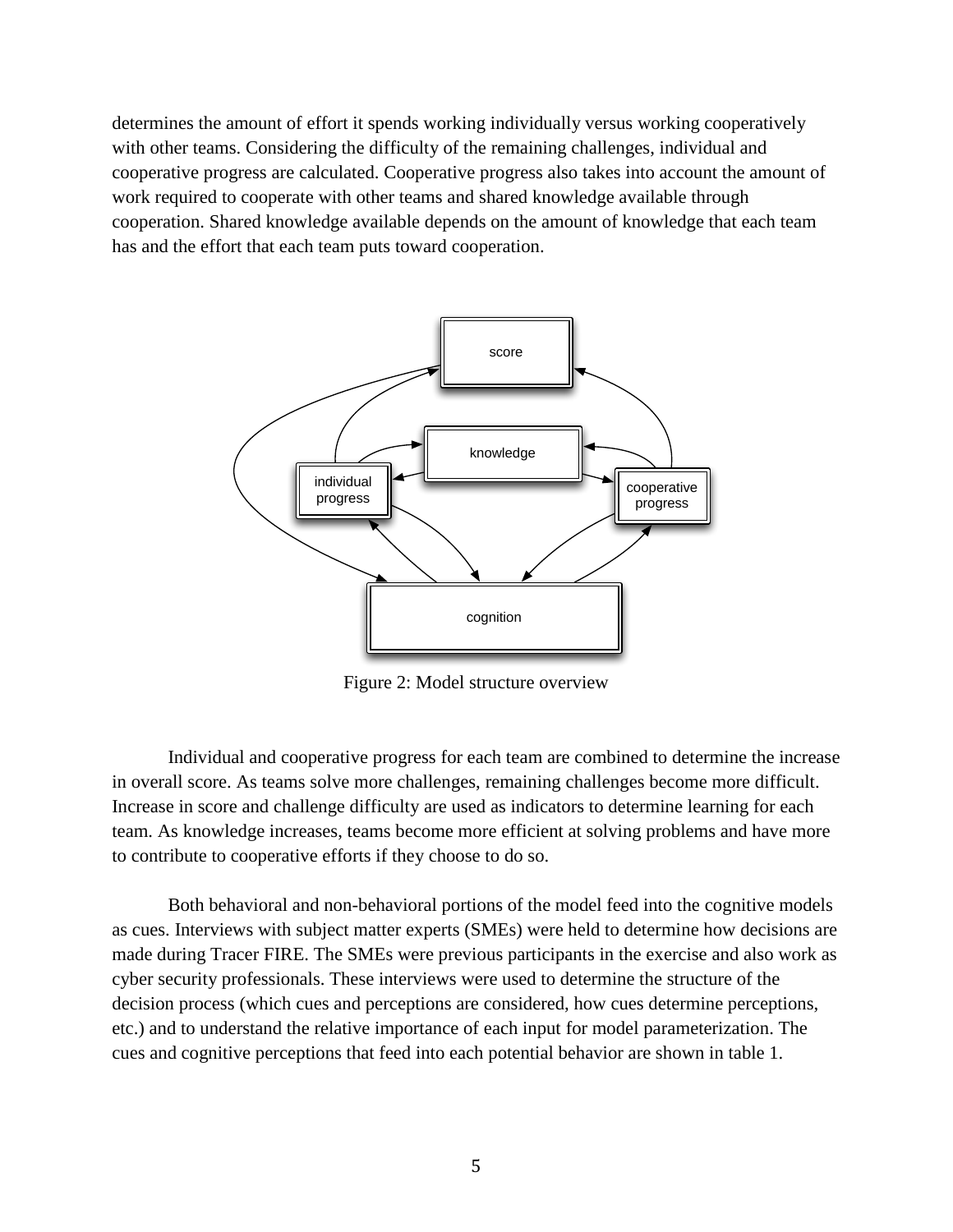|      | potential behaviors ->                      |             | <b>Work Individually</b>  |                  | <b>Work Cooperatively</b> |             |
|------|---------------------------------------------|-------------|---------------------------|------------------|---------------------------|-------------|
|      | cognitive perceptions -<br>>                | Competition | Benefit of<br>indiv. work | Time<br>pressure | Benefit of<br>cooperation | Frustration |
|      | effect on behavior ->                       | $\ddot{}$   | +                         | $\ddot{}$        | $\div$                    |             |
| cues | Score difference from<br>nearest competitor |             |                           |                  |                           |             |
|      | Team rank                                   | ┿           |                           |                  |                           |             |
|      | <b>Recent individual</b><br>progress        |             |                           |                  |                           |             |
|      | Recent cooperative<br>progress              |             |                           |                  | ╈                         |             |
|      | Recent total progress                       |             |                           |                  |                           |             |
|      | Difficulty of remaining<br>tasks            |             |                           |                  |                           |             |
|      | Time remaining in<br>game                   |             |                           |                  |                           |             |

Table 1: Cues, cognitive perceptions, and potential behaviors

Each team determines how much effort it puts into individual versus cooperative work. Teams tend to increase individual work when they feel time pressure or competition (based on team rank and having competitors close in score), or when individual work has increased the team's score in the recent past. They tend to work cooperatively when they are frustrated (due to lack of progress or high task difficulty), or when cooperation has recently produced benefits. These factors are compared to determine the effort that goes toward each type of work (individual and cooperative), which then affects score and knowledge, as described above.

## **Results**

A key goal of Tracer FIRE participants is to win the game (by generating a higher score than any other team), but the primary goal of Tracer FIRE is to increase participants' knowledge about cyber security incident handling. Cooperation allows teams to learn from others, but requires effort and may give competitors an advantage. Teams must decide how much effort to put into cooperation versus individual work, and this decision affects both learning and scores.

There are four adjustable inputs in the TF-BIA model. The first two, initial knowledge (for each team) and baseline cooperation (for each team) are characteristics of the teams but can be altered by the Tracer FIRE designers. In the simulations discussed here, we assume that all teams have the same initial knowledge and baseline cooperation unless otherwise indicated. The other two variables of interest can be directly manipulated by the white cell (the people running Tracer FIRE). The white cell can modify the difficulty of the challenges, which is represented in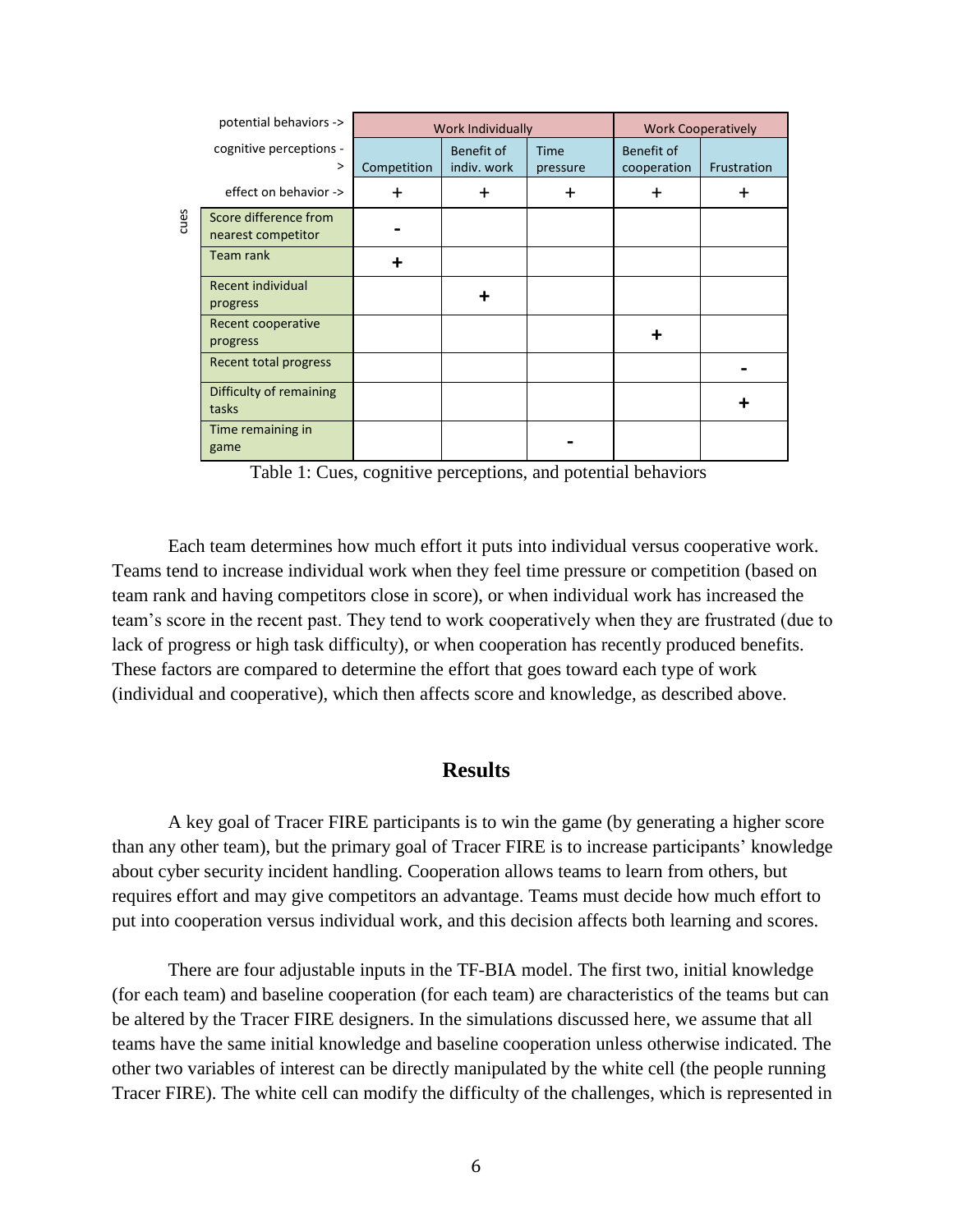the model by a maximum task difficulty variable. It can also make it easier or more difficult for teams to cooperate with each other. This might involve changes to communication infrastructure (instant messaging, shared message boards, etc.), locating players in the same room, challenges that encourage cooperation between teams, verbal encouragement to cooperate from the white cell, or other strategies.

The base case simulation is shown in figure 3. In the base case, each team begins with 25% of the knowledge necessary to complete all of the Tracer FIRE challenges. Work required to cooperate is 25% (in other words, only 75% of the effort put into cooperation actually goes toward progress in the exercises). Challenge difficulty is .75 (of a maximum of 1), and each team begins the exercises with a baseline 25% of effort going toward cooperation. The teams end up with about 78% of the maximum score and about 52% of the total knowledge that can be gained from the exercises, doubling their knowledge over the course of the exercise. Cooperative effort starts out at 25% (the baseline), but declines after the beginning of the exercise. Since all the teams have similar, relatively low levels of initial knowledge, not much can be gained from cooperation and teams put more focus into individual work. Competition remains stable in this scenario because the teams' scores are equal. Near the middle of the time horizon, learning and frustration encourage more cooperation. All teams are gaining knowledge, so the potential benefit of cooperation is increasing. The challenges left to complete are getting harder (teams tend to solve the easiest challenges first), so frustration is also increasing. At the end of the exercises, time pressure causes teams to focus more on individual work.



Figure 3: Base case simulation (init knowledge  $= 0.25$ , baseline cooperation  $= 0.25$ )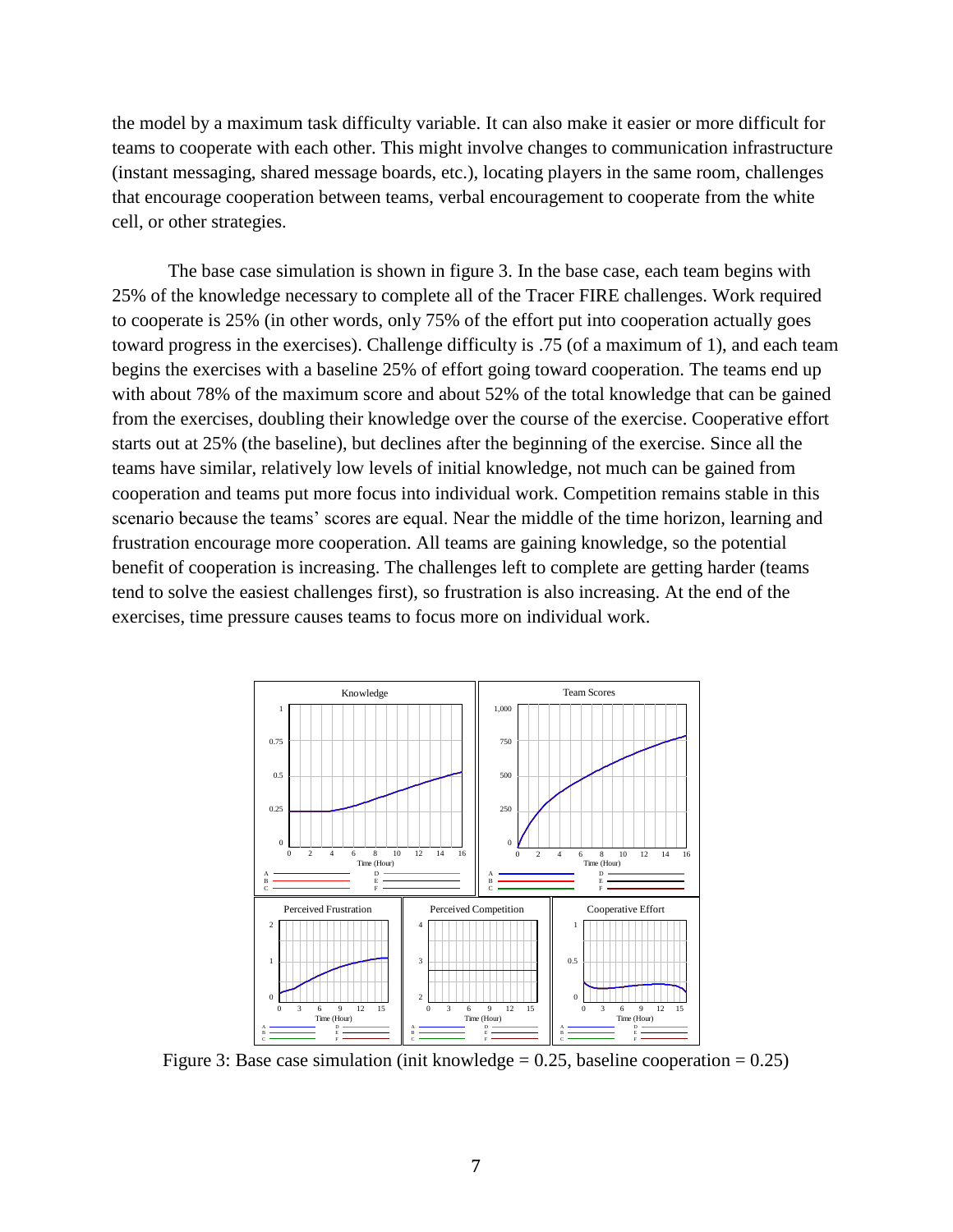Figures 4a and 4b show scenarios where teams have a higher baseline rate of cooperation (50%) than in the base case (25%). This could represent a situation where teams or participants were chosen specifically for characteristics (personality traits, familiarity with other players, etc.) that encourage cooperation. It could also represent an exercise where teams are encouraged to cooperate before the game starts, or where challenges are designed to encourage cooperation between teams. Both scenarios show that learning increases from the base case. The final knowledge variable for each team nears 66% when baseline cooperation increases to 50% (figure 4a), and if barriers to cooperation are removed to make work required to cooperate 5% (rather than 25%), knowledge reaches 70% (figure 4b).



Figure 4a: Baseline cooperation = 50%; work required to cooperate = 25%





Learning can be further improved by increasing the difficulty of tasks, as in the scenario shown in figure 5. This scenario is the same as the one shown in figure 4a, except that the task difficulty is at its maximum. Participants learn more with higher task difficulty in this scenario, but frustration is also higher. This could cause participants to reduce overall effort levels or to dislike the Tracer FIRE program, discouraging their colleagues from participating in the future. While this model does not consider distraction or future participation in the program, it is a consideration for exercise design and implementation.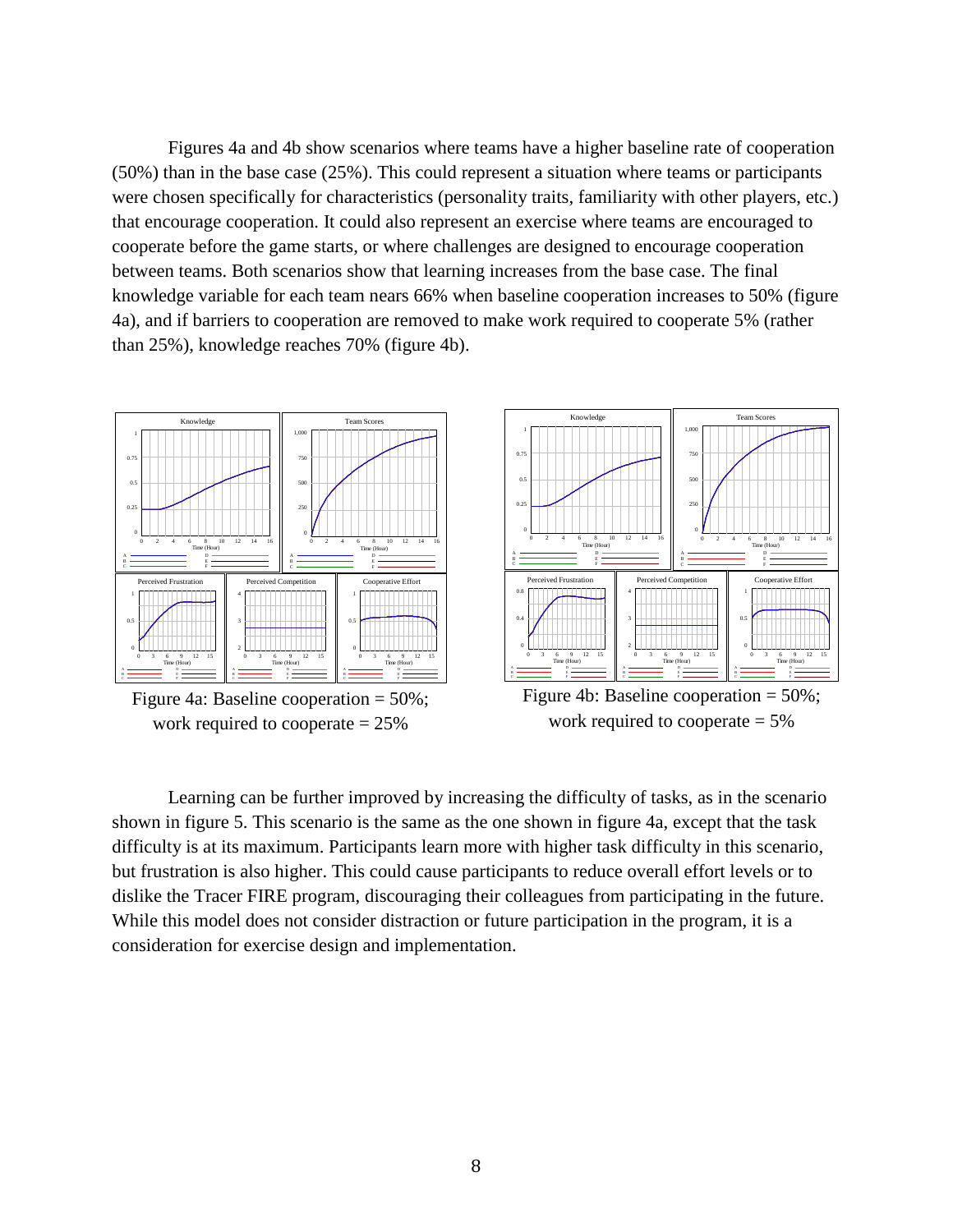

Figure 5: Baseline cooperation =  $50\%$ , task difficulty = 1

It is also likely that different teams will have different baseline cooperation levels. Figures 6a shows a scenario in which five teams have baseline cooperation of 25% and one team has a higher level of baseline cooperation (50%). Learning and score both increase a small amount for the team that cooperates more than the others. Figure 6b shows a scenario in which three of the six teams have the higher (50%) baseline level of cooperation. Because more teams are more willing to cooperate, the pool of shared knowledge increases and these teams see an even higher increase in score and knowledge than the others. These scenarios assume that work required to cooperate is the same as in the base case. As barriers to cooperation increase, benefits of cooperation will decrease, at some point (around 50% work required for cooperation in this scenario) creating a negative incentive to cooperate.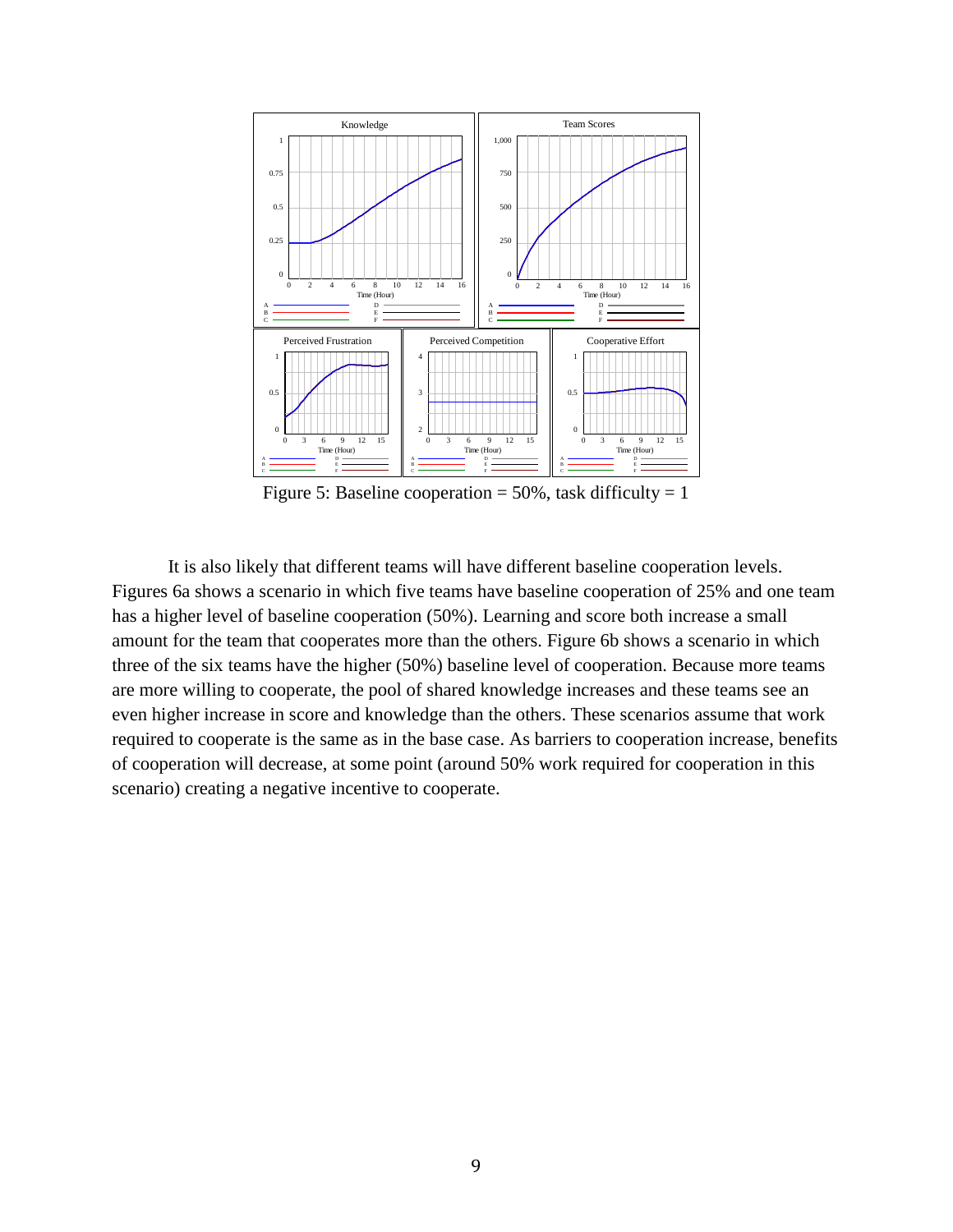

The goal of Tracer FIRE is to increase the participants' knowledge about cyber security incident response. Sensitivity analysis was conducted to indicate which of the four adjustable inputs to this model were most important in determining the teams' average knowledge at the end of the simulation. Partial correlation coefficients are shown in table 2. All of the inputs have high correlation with the knowledge output with high confidence. The maximum task difficulty has the highest (negative) correlation, but the others are also important.

| variable                     | partial correlation coefficient | p-value    |
|------------------------------|---------------------------------|------------|
| Maximum task difficulty      | $-0.93516$                      | 7.8392e-90 |
| Work required to cooperate   | $-0.92539$                      | 4.2709e-84 |
| Average initial knowledge    | 0.81709                         | 1.5894e-48 |
| Average baseline cooperation | 0.75821                         | 4.5148e-38 |

Table 2: Partial correlation coefficients for average knowledge at end of simulation

## **Conclusions**

The model described above represents learning and cooperation in the cyber security training program Tracer FIRE, using a scenario in which six teams compete against each other for points. The model was used to indicate how the exercises might be designed to best improve participants' knowledge of the subject area. The four inputs to the model that are adjustable by the white cell are maximum task difficulty, work required to cooperate, initial knowledge, and baseline cooperation. All of these proved to be highly correlated with learning.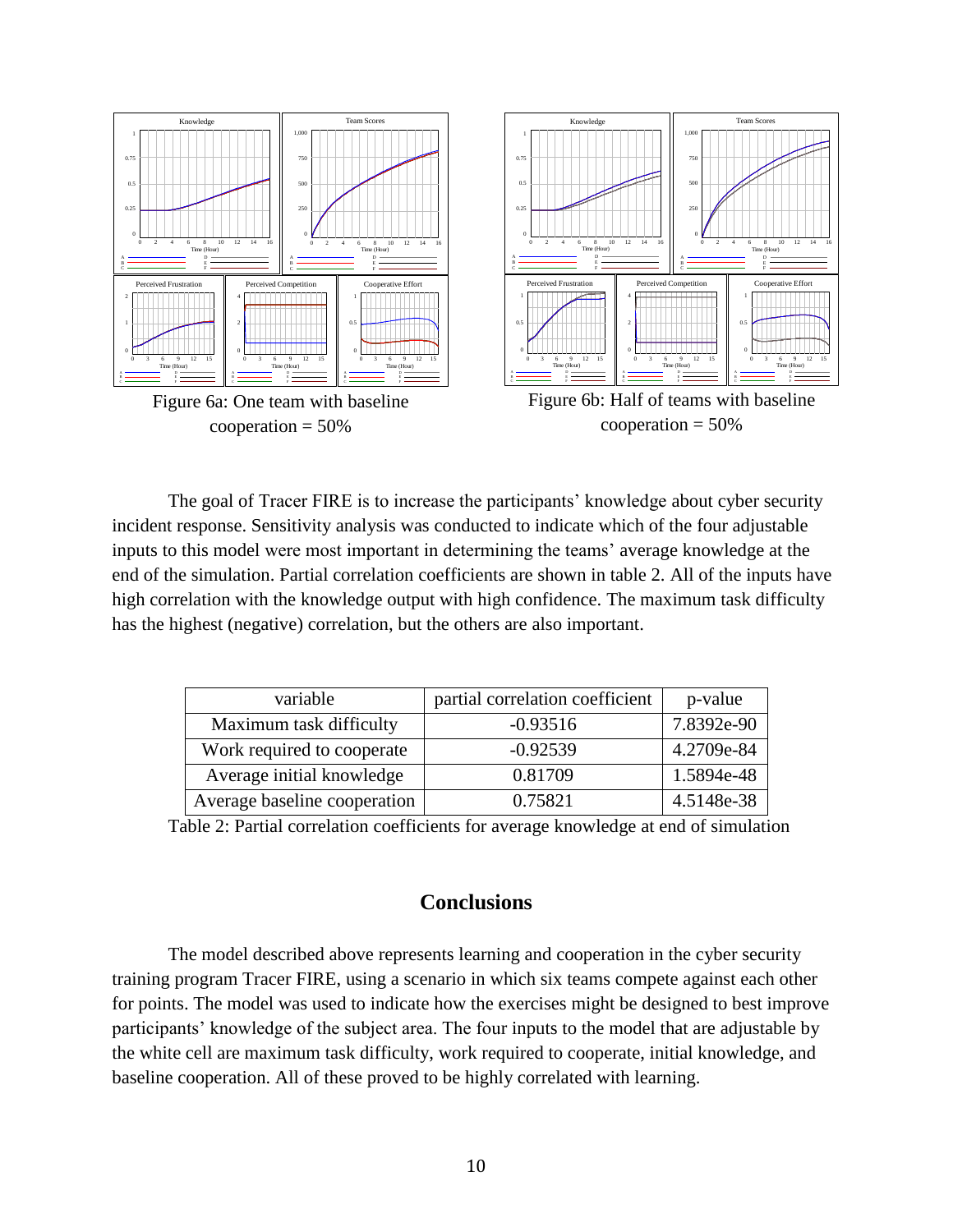These results suggest various strategies that the white cell might try to improve learning during Tracer FIRE. They might make challenges more difficult (but not so much that frustration causes participants to dislike the exercise, which we plan to explore in future implementations of this model). They might also remove barriers to cooperation by improving communication infrastructure, locating participants in the same room, verbally encouraging cooperation, incorporating challenges that require cooperation, or other methods. They might increase the initial knowledge of participants by including more classroom-style lessons before the exercise begins. Finally, they might increase participants' baseline levels of cooperation. This could be accomplished based on personality types of participants, composition of teams, familiarity of players with each other, structure of the game, or other strategies.

The Behavioral Influence Assessment (BIA) framework proved useful for modeling this problem. Because the framework includes an explicit cognitive model, we can use the model to understand intermediate phases in participants' decision-making process, such as cognitive perceptions, affect, and motivations. This might be more useful for understanding problems like learning than the decision rule method most common in system dynamics models. The BIA framework shows promise for modeling human behavior, especially in situations where details of cognition may be important.

This model was useful for indicating factors that could increase learning during Tracer FIRE, but there are aspects of the model that should be improved in future phases of this project. We would like to incorporate an extra behavioral variable that allows participants to take breaks from working during Tracer FIRE, which would allow assessment of frustration versus progress. Incorporation of the types of challenges and knowledge that would be useful for solving them would be also be useful. Finally, we would like to understand how other characteristics of an exercise, such as the number of teams, number and expertise of participants on each team, and challenge design might affect the success of Tracer FIRE.

#### **References**

Ajzen, I. (1991). The theory of planned behavior. *Organizational behavior and human decision processes*, *50*(2), 179–211.

Backus, G., Bernard, M., Verzi, S., Bier, A., and M. Glickman. 2010. Foundations to the Unified Psycho-Cognitive Engine. SAND2010-6974, Sandia National Laboratories.

Gates, C. and T. Whalen. (2004). Profiling the defenders. *Proceedings of the 2004 workshop on New security paradigms (NSPW '04)*. ACM, New York, NY, USA, 107-114.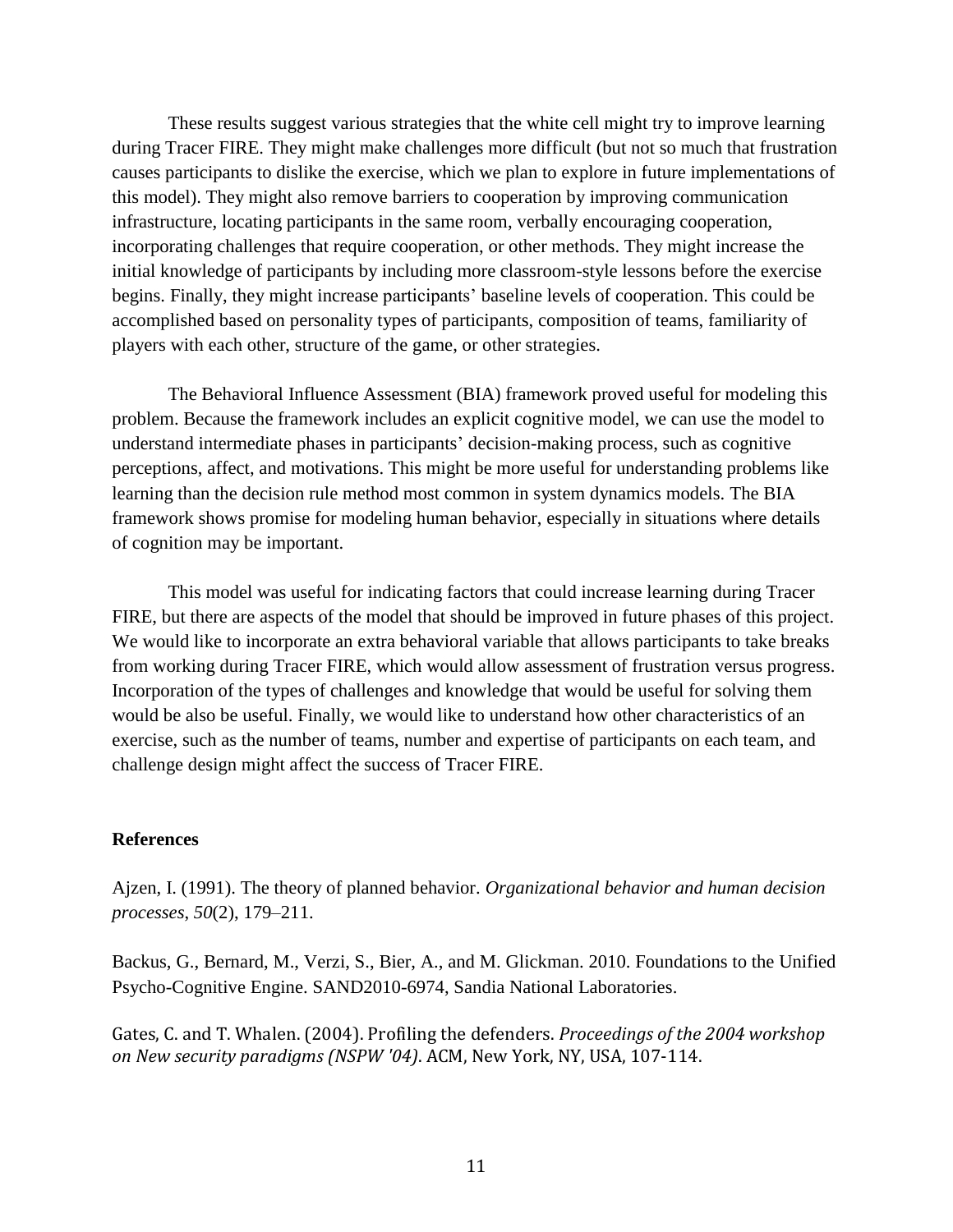Hui, P., J. Bruce, G. Fink, M. Gregory, D. Best, L. McGrath, and A. Endert. (2010). Towards Efficient Collaboration in Cyber Security. *2010 International Symposium on Collaborative Technologies and Systems (CTS).* (pp. 489–498).

Luna-Reyes, L. F. (2006). Trust and Collaboration in Interagency Information Technology Projects. *Proceedings of 2006 International Conference of the System Dynamics Society, Nijmegen, The Netherlands*.

Luna-Reyes, L. F., Black, L. J., Cresswell, A. M., & Pardo, T. A. (2008). Knowledge sharing and trust in collaborative requirements analysis. *System Dynamics Review*, *24*(3), 265-297. doi:10.1002/sdr.404

McFadden, D. (1982), "Qualitative Response Models," in Advances in Econometrics, Ed. Werner Hildenbrand, Cambridge University Press, New York.

Oliver, C. (1990). Determinants of interorganizational relationships: Integration and future directions. *Academy of management review*, 241–265.

Ring, P. S., & Van de Ven, A. H. (1994). Developmental processes of cooperative interorganizational relationships. *Academy of management review*, 90–118.

Sandhu, R., Krishnan, R., & White, G. B. (2010). Towards secure information sharing models for community cyber security. *2010 6th International Conference on Collaborative Computing: Networking, Applications and Worksharing (CollaborateCom).* (pp. 1–6).

### **Acknowledgements**

Sandia National Laboratories is a multi-program laboratory managed and operated by Sandia Corporation, a wholly owned subsidiary of Lockheed Martin Corporation, for the U.S. Department of Energy's National Nuclear Security Administration under contract DE-AC04- 94AL85000.